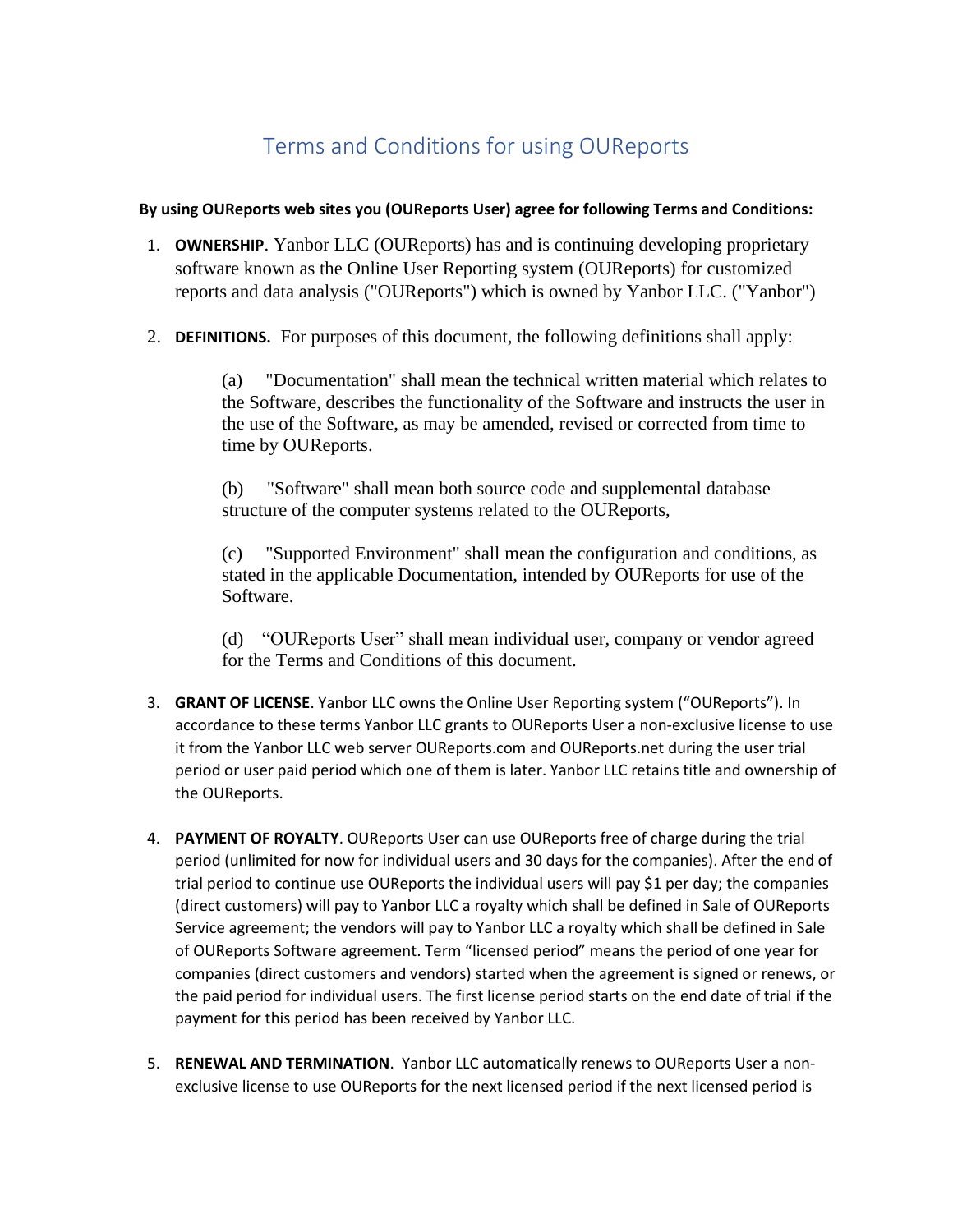paid before the end date of current licensed period otherwise it will terminate on the end date of the current licensed period.

- 6. **MODIFICATIONS**. Unless the prior written approval of Yanbor LLC is obtained, OUReports User may not modify or change the OUReports in any manner.
- 7. **DEFAULTS**. If OUReports User fails to abide by the obligation of these Terms and Conditions for using OUReports, including the obligation to make a royalty payment when due, Yanbor LLC shall have the option to terminate the license to use OUReports and disable the OUReports User registration. OUReports User shall have the option of preventing the termination of license to use OUReports by taking corrective action that cures the default, if such corrective action is taken prior to the end of the time period, stated in the previous sentence, and if there are no other defaults during such time period.
- 8. **CONFIDENTIAL INFORMATION**. The term "Confidential Information" means any information and material which is proprietary to Yanbor LLC, whether or not owned or developed by Yanbor LLC, which is not generally known other than by Yanbor LLC, which OUReports User may obtain through any direct or indirect contact with Yanbor LLC. Regardless of whether specifically identified as confidential or proprietary, Confidential Information shall include any information provided by Yanbor LLC concerning the business, technology and information of Yanbor LLC and any third party with which Yanbor LLC deals, including, without limitation business records and plans, trade secret, technical data, product ideas, contracts, financial information, pricing structure, discounts, computer programs and listings, source code and/or object code, copyrights and intellectual property, inventions, sales leads, strategic alliances, partners, and customer and client lists. The nature of the information and the manner of disclosure are such that the reasonable person would understand it to be confidential.
	- **A. Confidential Information** does not include:

-matter of public knowledge that result from disclosure by Yanbor LLC; -information rightfully received by In OUReports User from a third party without a duty of confidentiality;

-information independently developed by OUReports User;

-information disclosed by operation of law;

-information disclosed by OUReports User with the prior written consent of Yanbor LLC; -any information that both parties agree in writing is not confidential.

9. **PROTECTION OF CONFIDENTIAL INFORMATION**. OUReports User understand and acknowledges that Confidential Information is developed or obtained by Yanbor LLC by the investment of significant time, effort and expense that the Confidential Information is a valuable, special and unique asset of Yanbor LLC which provides Yanbor LLC with significant competitive advantage and needs to be protected from improper disclosure. In consideration of the receipt by OUReports User of any Confidential Information, OUReports User agrees as follows: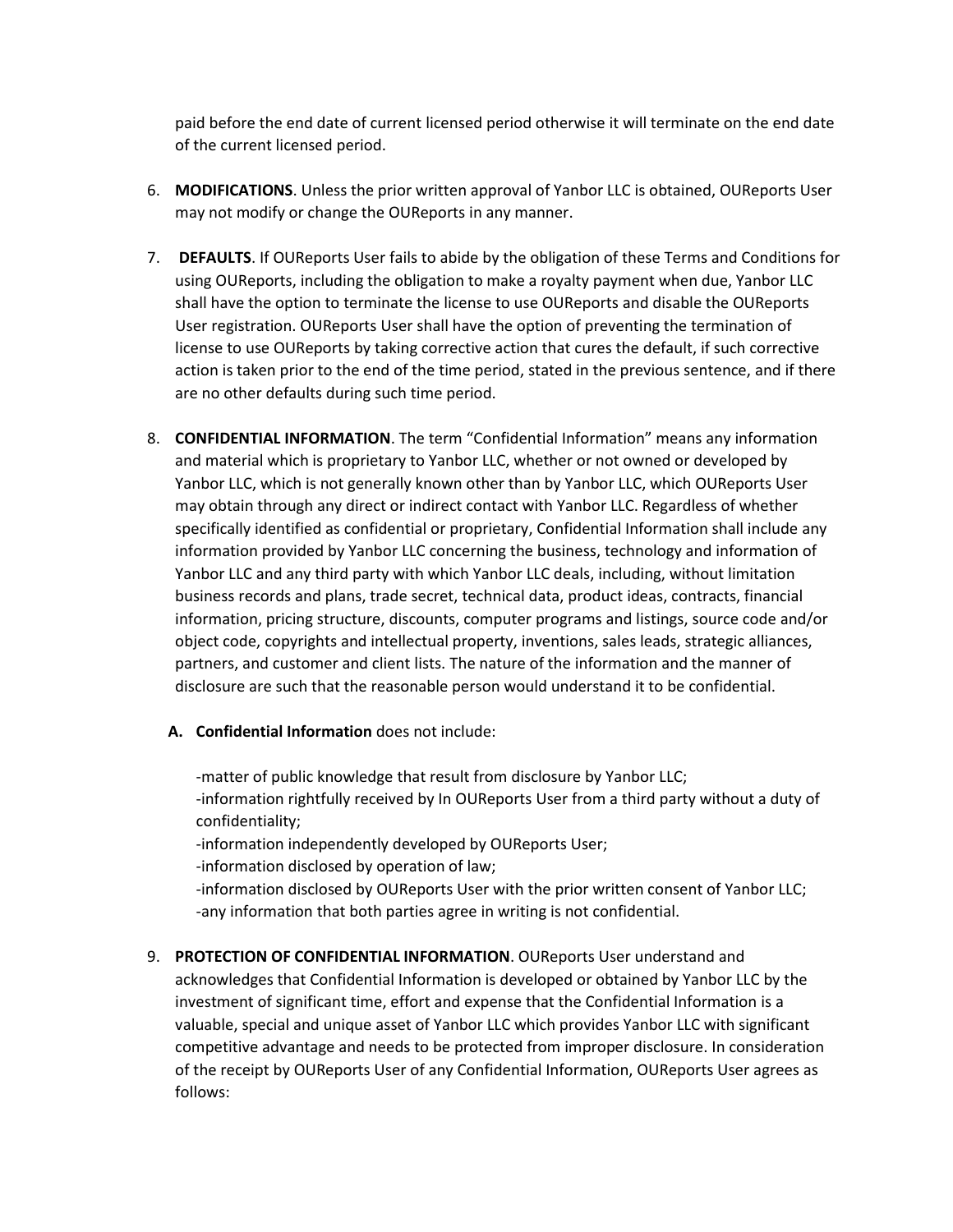- A. No Disclosure. OUReports User will hold the Confidential Information in confidence and will not disclose the Confidential Information to any person or entity without the prior written consent of Yanbor LLC.
- B. No Copying/Modifying. OUReports User will not copy or modify the Confidential Information without the prior written consent of Yanbor LLC.
- C. Unauthorized use. OUReports User shall promptly advise Yanbor LLC if OUReports User becomes aware of any possible unauthorized disclosure or use of the Confidential Information.
- D. Application to Employees. OUReports User shall not disclose any Confidential Information to any employees of OUReports User, except those employees who are required to have the Confidential Information in order to perform their job duties in connection with the limited purposes of this agreement. Each permitted employee to whom the Confidential Information is disclosed shall sign the non-disclosure agreement substantially the same as this agreement at the request of Yanbor LLC.
- 10. **ARBITRATION**. The parties will attempt to resolve any dispute arising out of or relating to this Agreement through friendly negotiations amongst the parties. If the matter is not resolve by negotiation within 30 days, the parties will resolve the dispute using the below Alternative (ADR) procedure. Any controversies or disputes arising out of or relating to this agreement will be resolved by binding arbitration under the rules of the American Arbitration Association. The Arbitrator award will be final, and judgment may be entered upon it by any court having proper jurisdiction.
- 11. **WARRANTIES**. Neither party makes any warranties with respect any use, sale or other transfers of OUReports by the other party or by any third party, and OUReports User accepts the product "AS IS". In no event Yanbor LLC will be liable for direct, indirect, special, incidental, or consequential damages, that are in any way related to the OUReports.
- 12. **TRANSFER OF RIGHTS**. This agreement shall be binding on any successors of the parties.
- 13. **TERMINATION**. If not renewed this Agreement shall terminate on the end date of licensed period.
- 14. **AMENDMENT**. This Agreement may be modified or amended if the amendment is made in writing and signed by both parties.
- 15. **WAIVER OF CONTRACTUAL RIGHT**. The failure of either party to enforce any provision of this Agreement shall not be construed as a waiver or limitation of that party's right to subsequently enforce and compel strict compliance with every provision of this Agreement.
- 16. **SEVERABILITY**. If any provision of this Agreement shall be held to be invalid or unenforceable for any reason, the remaining provisions shall continue to be valid and enforceable. If a court finds that any provision of this Agreement is invalid or unenforceable, but that by limiting such